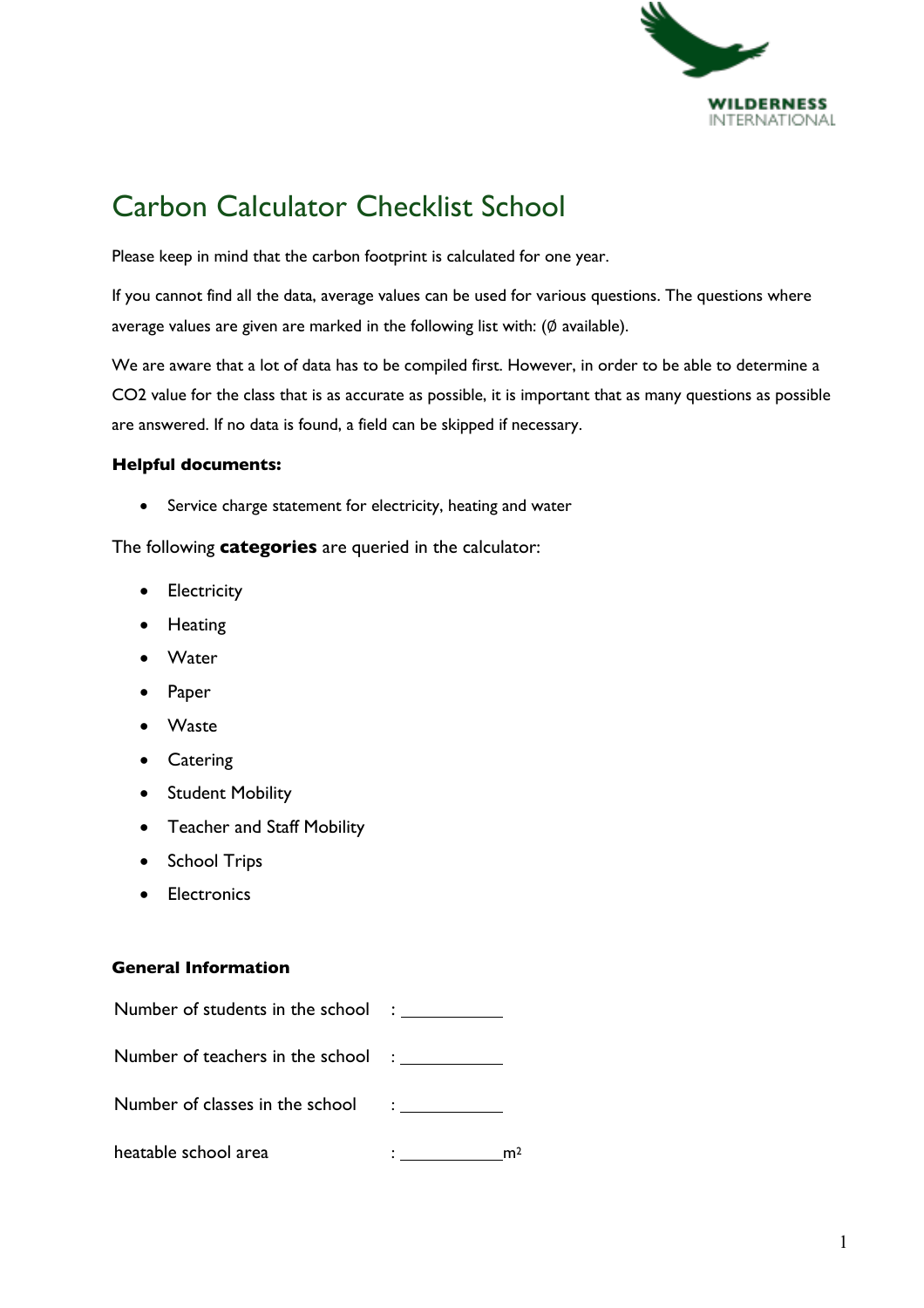

## **Electricity**

Annual consumption: \_\_\_\_\_\_\_\_\_\_\_\_kWh

Energy source:

| O MIXED SOURCES                                                         | C ECO-POWER                 |                    |                                |  |  |
|-------------------------------------------------------------------------|-----------------------------|--------------------|--------------------------------|--|--|
| () HYDROPOWER                                                           | ◯ SOLAR POWER               |                    |                                |  |  |
| () WIND POWER                                                           | O UNKNOWN                   |                    |                                |  |  |
|                                                                         |                             |                    |                                |  |  |
| If there is an own generation of electricity:                           |                             |                    |                                |  |  |
|                                                                         |                             |                    |                                |  |  |
|                                                                         |                             |                    |                                |  |  |
|                                                                         | Wind power: ____________kWh |                    |                                |  |  |
| <b>Heating</b>                                                          |                             |                    |                                |  |  |
| Annual consumption: ____________kWh                                     |                             |                    |                                |  |  |
|                                                                         |                             |                    |                                |  |  |
| Energy source:                                                          |                             |                    |                                |  |  |
|                                                                         |                             |                    |                                |  |  |
| O NATURAL GAS                                                           |                             | O DISTRICT HEATING |                                |  |  |
| O HEATING OIL                                                           | <b>●</b> woop               |                    |                                |  |  |
|                                                                         |                             |                    |                                |  |  |
| C ELECTRICITY                                                           |                             | O UNKNOWN          |                                |  |  |
| If there is an own generation of heat by means of solar thermal energy: |                             |                    |                                |  |  |
|                                                                         |                             |                    |                                |  |  |
| Generated Heat: ___________________kWh                                  |                             |                    |                                |  |  |
|                                                                         |                             |                    |                                |  |  |
|                                                                         |                             |                    |                                |  |  |
| Water                                                                   |                             |                    |                                |  |  |
|                                                                         |                             |                    |                                |  |  |
|                                                                         |                             |                    |                                |  |  |
|                                                                         |                             |                    |                                |  |  |
| Paper                                                                   |                             |                    |                                |  |  |
| Amount of copy paper purchased: __________________kg                    |                             |                    | % of recycled paper: ________% |  |  |
|                                                                         |                             |                    |                                |  |  |
|                                                                         |                             |                    | % of recycled paper: ________% |  |  |
|                                                                         |                             |                    |                                |  |  |
|                                                                         |                             |                    |                                |  |  |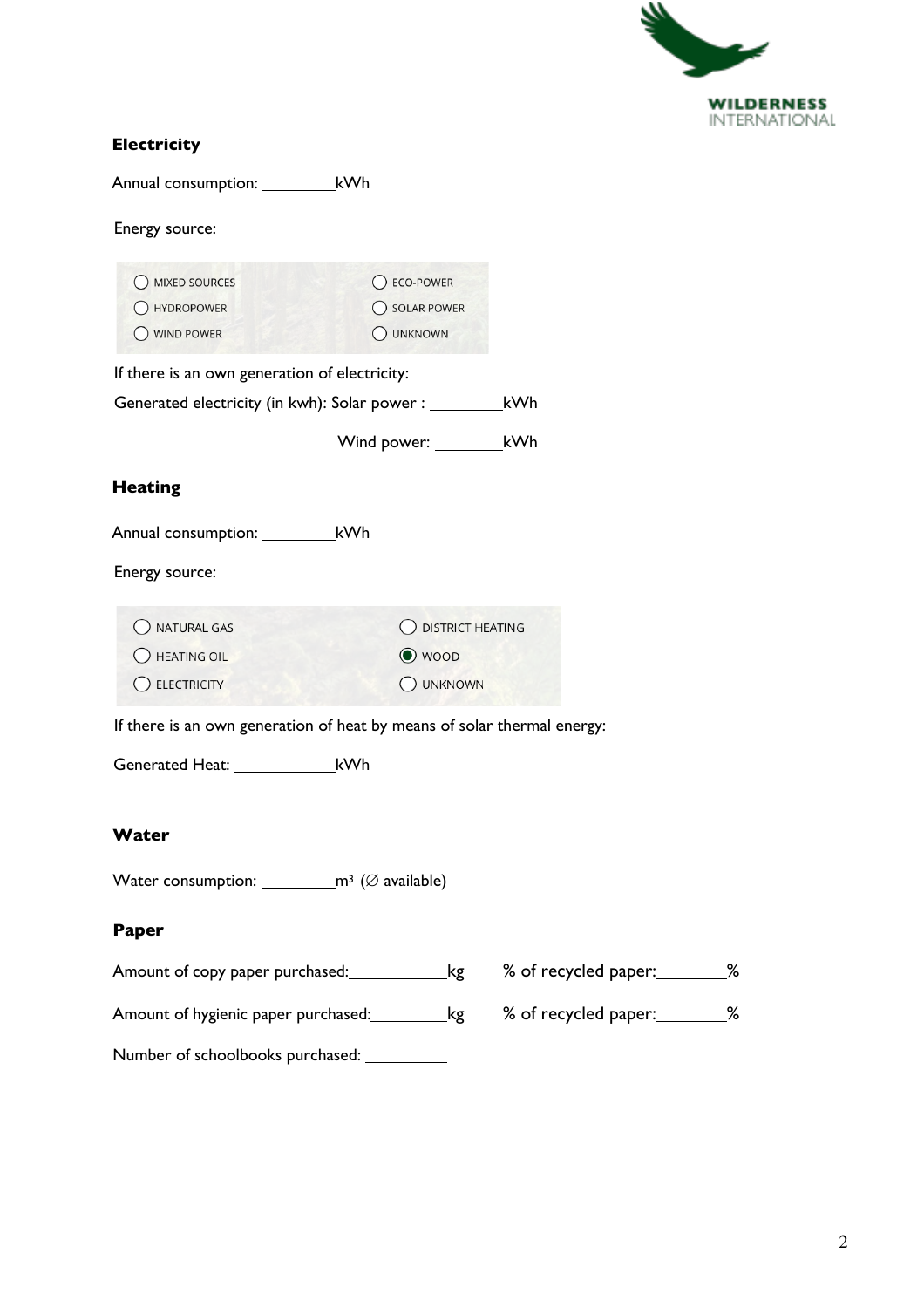

| Size of garbage can:                              |                       |                                                                                                     |                   |    |
|---------------------------------------------------|-----------------------|-----------------------------------------------------------------------------------------------------|-------------------|----|
| Recycling bin:                                    | $\Box$ 901 can        | Garbage:                                                                                            | $\Box$ 120 l can  |    |
|                                                   | $\Box$ 240 $\Box$ can |                                                                                                     | 240 I can         |    |
|                                                   | I 1001 can            |                                                                                                     | $\Box$ 1100 l can |    |
| Paper/ Cardboard:                                 | $\Box$ 120 l can      | Compost:                                                                                            | $\Box$ 120 l can  |    |
|                                                   | $-240$ I cam          |                                                                                                     | $-240$ I can      |    |
|                                                   | 1100   can            |                                                                                                     |                   |    |
| Number of waste garbage cans:                     |                       |                                                                                                     |                   |    |
|                                                   |                       | Recycling bin: _______Garbage: ____________Paper: ______________Compost: ________                   |                   |    |
| Empties per month:                                |                       |                                                                                                     |                   |    |
|                                                   |                       | Recycling bin: _______Garbage: _____________Paper: ______________Compost: ___________               |                   |    |
|                                                   |                       | Percentage of plastic waste recycled or returned to manufacturers (in %) : ______                   |                   |    |
| Catering $(\emptyset$ available)                  |                       |                                                                                                     |                   |    |
|                                                   |                       | How many meals are eaten on average per day in the canteen : _____________                          |                   |    |
| Percentage of meat dishes : ______________%       |                       |                                                                                                     |                   |    |
| Percentage of vegetarian dishes : ______________% |                       |                                                                                                     |                   |    |
| Percentage of vegan dishes : ______________%      |                       |                                                                                                     |                   |    |
|                                                   |                       | How many snacks/desserts are purchased in the canteen per day:                                      |                   |    |
|                                                   |                       | How many drinks are purchased in the canteen during the day: _______                                |                   |    |
| <b>Student Mobility</b>                           |                       |                                                                                                     |                   |    |
|                                                   |                       | Distance traveled to school on average broken down by mode of transportation:                       |                   |    |
|                                                   |                       | By Foot: _______________ km, Bicycle: ___________km, Bus/Tram: _________ km, Car: _________________ |                   | km |
|                                                   |                       | What percentage of students use the following means of transport:                                   |                   |    |
|                                                   |                       | By Foot: ______________ %, Bicycle: ___________%, Bus/Tram: _________ %, Car: _____________________ |                   | %  |